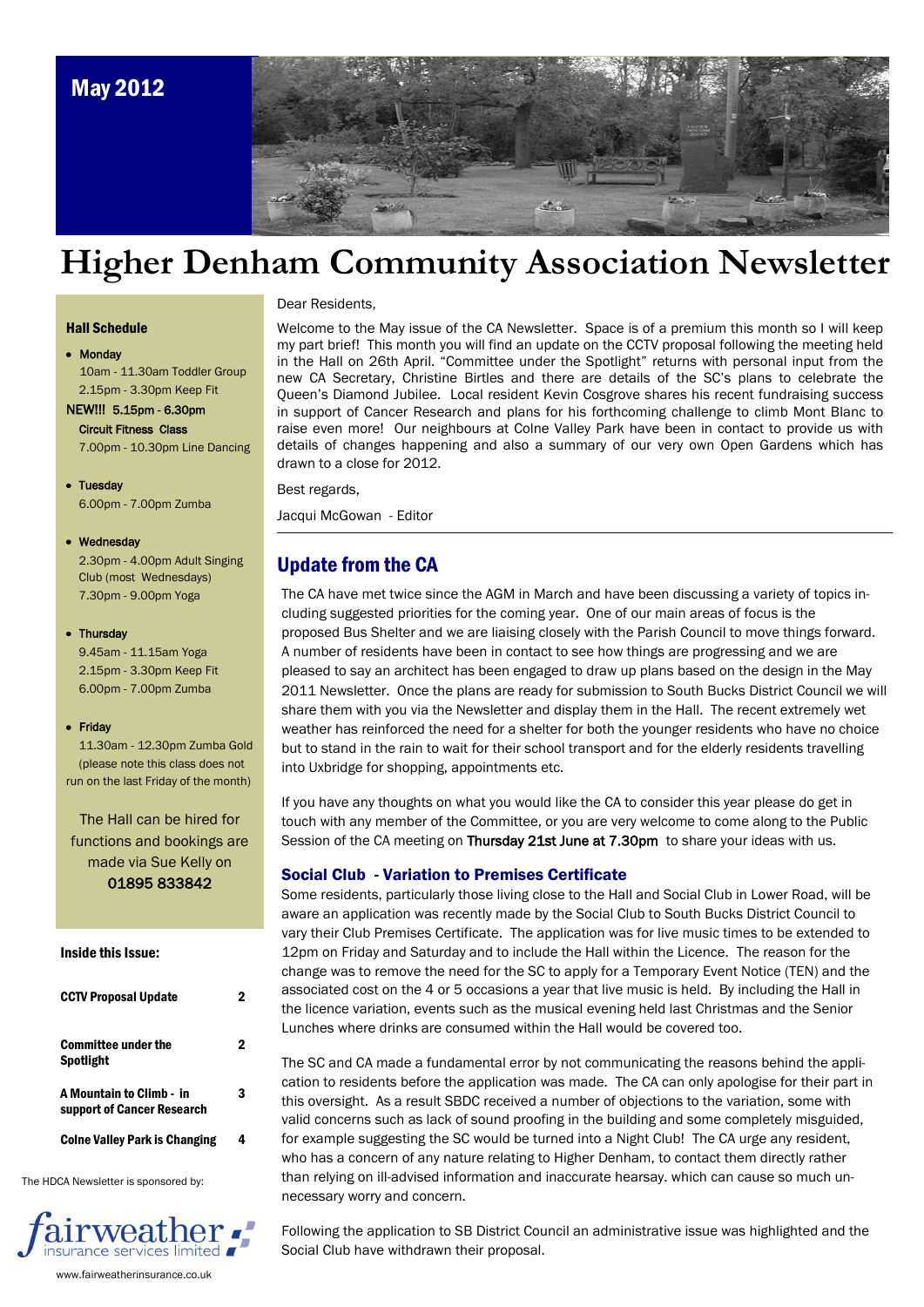### CCTV Proposal Update



As many of you will remember from the March newsletter an overview of the proposal was presented at the AGM, and again at the CCTV meeting in the Hall on the 26th April. This meeting was very well supported with over 30 resi-

dents taking the opportunity to hear more about the scheme and raise questions. A number of residents who were unable to attend on the evening sent their support for the scheme via neighbours, and some in writing.

The meeting went through the suggested proposal with local PCSO Paul Dobbin taking questions from the floor. Everyone present was unanimously in favour of continuing with the process to involve everyone in the village, providing as much information as we have, and gathering as much support as we can.

A group of around half-a- dozen residents volunteered to create a flyer that will contain all the information about the scheme, including what it will and will not do, the benefits and the expected cost per household.

They hope to have the flyer printed by the end of May, so do look out for your copy and PLEASE do read it and fill in the tear-off section at the bottom.

If you have any questions regarding the CCTV proposal, please contact Charlie McClelland on 07785 231155

### Vigilance Pays Off !

Residents are regularly reminded through Neighbourhood Watch updates to be vigilant as they go about their business in Higher Denham and I am delighted to say by one resident doing so, saved another a lot of upset and distress. On Saturday 19th May, in broad daylight, a house in Upper Road was broken into. A neighbour noticed what was happening and immediately called the police and made a note of the vehicle make and registration. The police responded very quickly and caught the burglars in the house red handed. This is a prime example of where CCTV would have been invaluable. On this occasion the police were able to apprehend the burglars at the scene of the crime, however if they had not arrived in time CCTV footage would have been used to identify the vehicle and individuals involved. If you do see anything suspicious or untoward don't hesitate to call the Police - on 101 if non-urgent or 999 if it is.

### Open Gardens closes for 2012

### Committee under the Spotlight

Hi - I have lived in Higher Denham (in the middle of Middle Road) for nearly 14 years and have recently stopped working full time (and commuting daily to London!) and so have more time to get involved in the community. I only joined



the Committee this year but am impressed with how much they have achieved over the last year and we still have many things we want to achieve this year which will make living in Higher Denham safer, more fun and hopefully provide a better quality of life.

My particular interests are the environment, gardens, wildlife and improving quality of life for all. To this end I am particularly concerned about the HS2 train plan, which if it all comes to fruition will be running 25 feet about the ground crossing mid way along Old Rectory Lane on large concrete stilts! This could blight Higher Denham and make selling our houses very difficult. I have heard that some solicitors are recommending not buying them down on Lower Road already. I have spoken to and written to our MP Dominic Grieve about this several times. So I do urge everyone to contact him and to support the "Stop HS2 campaign" on facebook. We shall continue to update you on this important campaign. Finally if there are any singles in Denham do email me and let me know if you would like anything organising for singles in the community. Looking forward to meeting more of you in the coming months and working with the Committee on behalf of Higher Denham.

Christine Birtles - CA Secretary (email: cabirtles@aol.com)

# Social Club Corner

The Social Club are busy organising a community Musical Event on Sunday 3rd June to celebrate

the Queen's Diamond Jubilee. This will be a great way to spend a relaxing afternoon with friends and family listening to live music by "Mouth on a Stick", "Left, Right & Centre" and Higher Denham resident Richard Cottle and his Band. The Club will be open from 2.30pm, with the music starting at 3pm through to 8pm. Tickets are £5 per adult, £2.50 per child. All welcome.

The CA will be running a BBQ during the event with all proceeds going towards maintaining the Hall and gardens. We hope to see many of you there!

Open Gardens have been busy over the past month or so with residents opening their gardens in support of the Air Ambulance on 22nd April and the National Garden Scheme last Sunday, 20th May. The Air Ambulance event was hindered considerably by the rain, however last weekend saw an upturn in the weather and the number of visitors who came out to view the gardens. Look out for the photos in this week's local paper!

 parking, and of course the residents who open their gardens and spend many hours working on them before the day. With Santander's charity matching scheme the amount raised last weekend through ticket, plant and cake sales was £1700. Thank you to everyone who made and donated cakes and to those that helped in the Hall, on the plant stall, with Open Gardens has come to a close for 2012 - so those that open theirs in support of charity can now take a well earned break.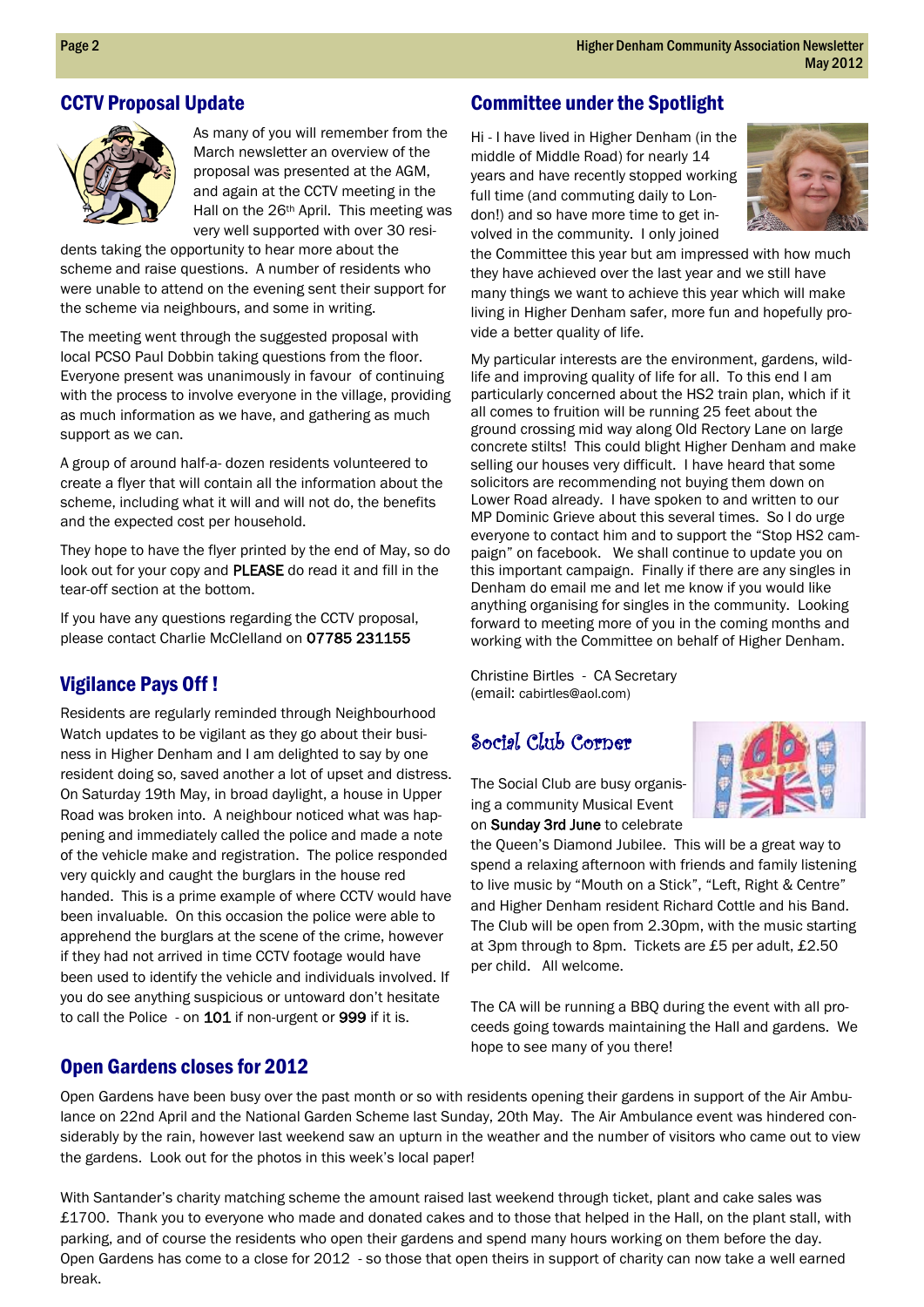### A Mountain to Climb - in support of Cancer Research

A Charity evening held in the Social Club in support of Cancer Research UK on Good Friday was a smashing success in terms of the number of people who turned up and funds raised. Resident Kevin Cosgrove, from Side Road, organized the evening and plans are well underway for the forthcoming climb of Mont Blanc that he will be attempting on 1st September with 3 other residents. Kevin has written the following article for the Newsletter on behalf of the team who will be doing the climb with him:

# The Raffle & Auction raised a staggering total of £4,262 !!!

Firstly, our thanks go to all the people that donated very generous raffle prizes and auction items.

We would, of course, like to thank everybody that bought raffle tickets, participated in the auction and donated monies on the night (including the people that couldn't make it to the event). We would like to thank those of you who sold thousands of raffle tickets and helped to fold them all up for the Draw.

Our thanks also go to the Higher Denham Social Club (HSDC) for their contribution and to Bill Gordon and Gordon Evans, our tremendous bar staff, who donated their bar services for the evening.

The whole evening was fantastic.

It was great to see so many of you come and support us for this truly worthy cause. Some of you came from miles away… Bournemouth, Colchester and Dunstable for example, however if you just came from round the corner it was great to see you all there!

### Mont Blanc Summit Challenge Itinerary

Chris Malham, Dave Harris, Damon Harris & myself will arrive on Sunday 26th August in St Gervais les Bains, France.

### The Program.

Day 1 - Monday 27<sup>th</sup> we will commence our climbing instruction where we will ascend to the refuge of Tre la Tete (Altitude 1970m) where we will stay overnight.

Day 2 -Tuesday 28<sup>th</sup> We will commence training for walking on the ice in crampons on the Tre la Tete Glacier and spend overnight in the Refuge Les Conscrits (Altitude 2600m)

Day 3 - Wednesday 29<sup>th</sup> We will ascend to Berangere (Altitude 3425m) or the Tondu (Altidude 3196m) then return to Saint Gervais (Altitude 900m)

Day 4 - Thursday 30<sup>th</sup> We rest.

Day 5 - Friday 31<sup>st</sup> Ascent by tram station railway from St Gervais les Bains to Nid d'Aigle (2372m) then walk to overnight stay in Refuge Le Gouter (Altitude 3817m) which will take approx 5hrs.

Day 6 – Saturday 1<sup>st</sup> September Leave Refuge Le Gouter at 3am for final ascent (5 hrs) to arrive at sunrise on Mont Blanc (Altitude 4810m) then descend (6 -7 hrs) to Nid d'Aigle (Altitude 2372m) tram station which takes us back to St Gervais les Bains so we can celebrate all of us conquering this enormous physical achievement and more importantly for the money we have raised in aid of Cancer Research UK who continue to research and develop new treatments to fight this life threatening disease.

Day 7 - Sunday 2<sup>nd</sup> Arrive home.

\* \* \* \*

### Further fundraising activities:

A number of events are being organised to help raise funds for the trip to Mont Blanc with the first being a Sale in the Hall on **Sunday May 27th between 3-6pm**. Clothing company "La Capa" and sweet outlet "Funky Treatz" will be selling their products and donating a percentage of their profits to the Challenge. A raffle will also be held.

**Vestry Teas -** Resident Elaine Davis will be holding Vestry Teas in support of the Climb - details below.

 cake nearer the time please contact **Elaine (Middle Road) on 833515**. Please come along, you could take a walk in "I am hosting Vestry teas to raise funds for the Mont Blanc Challenge on **Bank Holiday Monday, August 27th** in the Vestry of St Mary's Church in Denham Village between **3-5pm** - all profit will go to the Challenge. If you can donate a Denham Country Park and finish it off with a tea in the beautiful setting of St Mary's Church."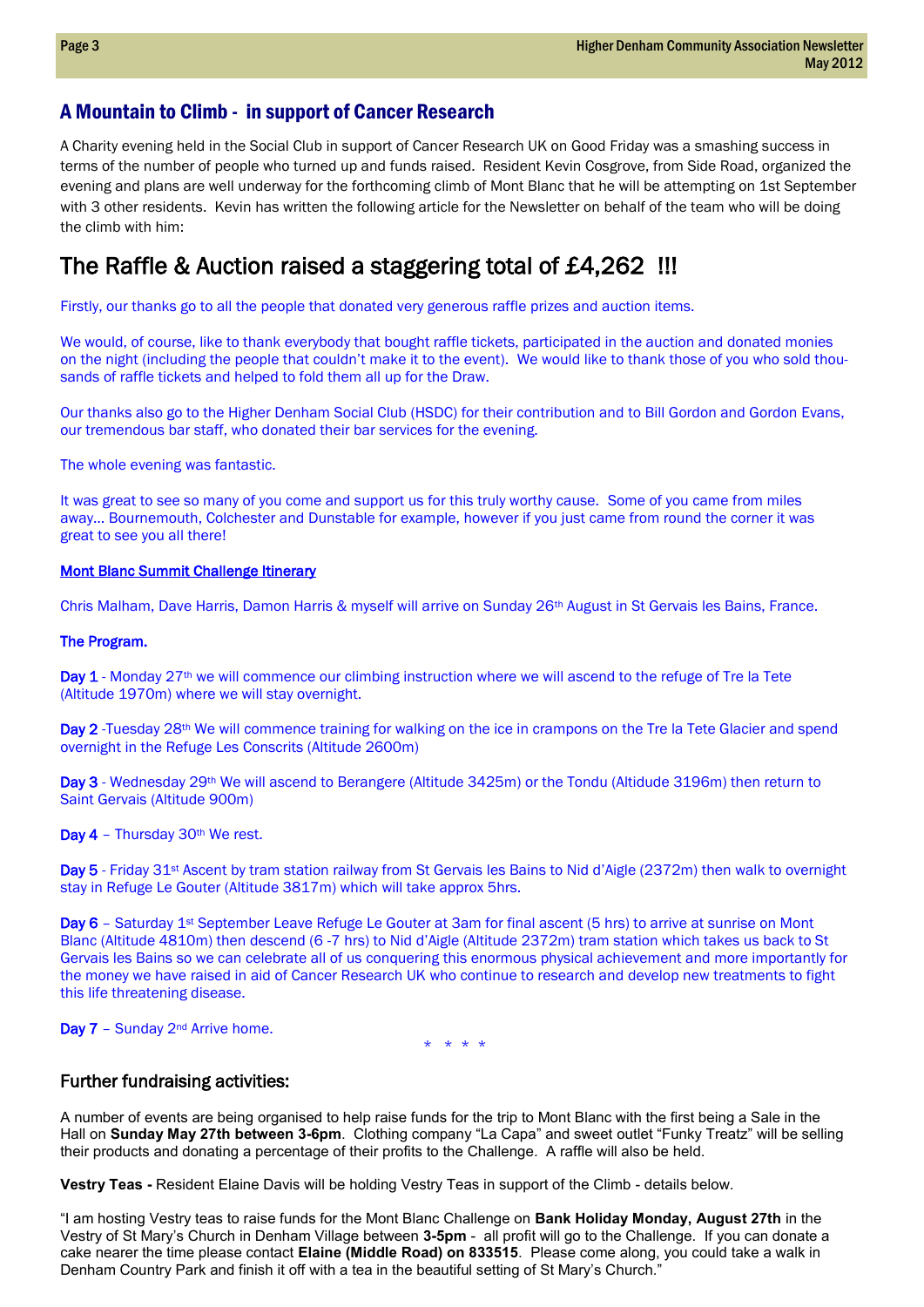### Colne Valley Park is Changing!

The Colne Valley Park covers 43 square miles of countryside on the western edge of London. It stretches from Rickmansworth in the north to Staines in the south and is a mosaic of farmland, woodland, water and villages. In many areas the public can enjoy picnicking, fishing, cycling or golf or simply a quiet stroll in attractive countryside. The Park includes attractions such as Rickmansworth Aquadrome, Staines Moor, Black Park, and the Chiltern Open Air Museum. Denham parish lies almost wholly within the Park.

The governance of the Colne Valley Park is changing. Conceived nearly fifty years ago, it has been managed by a unique partnership of local authorities working with Groundwork charity. This has proved a success but in stringent times a rethink is needed if the Park is to survive and realise its potential in the 21<sup>st</sup> century. The new Colne Valley Park Community Interest Company (CIC) will draw its directors from a wider pool including local authorities, user groups, statutory agencies and corporate bodies and possess a wider remit. It will aim to sustain the network of high quality countryside, waterscapes, villages and green spaces and provide amenities for sporting, educational and cultural pursuits. It will also ensure a pleasant environment in which people can live, work and play and allow support for a thriving rural economy and a rich range of biodiversity.

Denham Country Park is at the heart of the Colne Valley Park. It boasts a Visitor Centre and café open 364 days of the year, offers tranquil walks across grassland or by the Grand Union canal and hosts a variety of events from Wild Food Foraging to children's birthday parties, from water vole survey training to the Colne Valley Festival on Sunday July 29<sup>th</sup>. If you came even a year ago, come again, please, and regularly. The Visitor Centre is brighter, has a wider cuisine – soup, rolls, cakes, cream teas – and offers an opportunity to purchase local produce.



The Friends of the Colne Valley Park are involved in the overall running of the Park supporting the walks, talks, children's events and bazaars and helping run the Visitor Centre. Their contribution has been recognised with a place on the board of the new Colne Valley Park CIC where Denham parish council is also represented. If you value the footpaths, country parks, bluebell woodland and nature reserves in and around Denham please join the Friends of the Colne Valley Park.

Useful contacts:-

[www.colnevalleypark.org.uk](http://www.colnevalleypark.org.uk/) (where there is also a link to the Friends)

Colne Valley Park Visitor Centre, UB9 5PG (01895 833375) (follow us on facebook)

[wildlifetrust@hillingdon.gov.uk](mailto:wildlifetrust@hillingdon.gov.uk) (for information on events in the Park)

Richard Nokes - Chairman, Friends of the Colne Valley Park

### "Mini" Nature Notes

Having not seen them for a while during the winter and wondering if they were still around, about a month ago, 3 male and 2 female Mandarin Ducks walked across my lawn and then disappeared down river. I did not see them again until last week when we spotted a female with 5 small ducklings; the first ducklings I have seen this year. They visited on 3 days and the mother even came once to the bird table to eat seeds. This proves that not only have these exotic ducks taken up residence in our area but they are breeding too. They nest in holes high in trees and the ducklings jump to the ground when just 1 day old. There is a great short video of this at [www.bbc.co.uk/learningzone/clips/mandarin-ducklings](http://www.bbc.co.uk/learningzone/clips/mandarin-ducklings-jump-from-their-tree-top-nest/10473/html)[jump-from-their-tree-top-nest/10473/html](http://www.bbc.co.uk/learningzone/clips/mandarin-ducklings-jump-from-their-tree-top-nest/10473/html)

Ron James - Wind in the Willows

| <b>April 2012</b> | Winner (Ticket No.)         |
|-------------------|-----------------------------|
| 1st Prize £15     | Mr Bhamra, Middle Road (94) |
| 2nd Prize£10      | V Young, Middle Road (116)  |
| May 2012          | Winner (Ticket No.)         |
| 1st Prize £15     | Mr Gordon, Lower Rd (50)    |
| 2nd Prize£10      | Mr Gorringe, Middle Rd (69) |

### Committee Contact Details:

#### CA Email Address: committee\_higherdenhamca@hotmail.com

Mr Charlie McClelland **07785 231155** Mrs Sue Kelly **01895 833842** Mr David Ward, Chairman **07870 629114** Dr Ron James, Treasurer r.james@company-doc.co.uk Ms Christine Birtles, Secretary cabirtles@aol.com Mrs Jacqui McGowan 07876 391349 Mrs Sonia Harris 01895 832809 Mrs Maureen Dowsett maureendowsett@aol.com